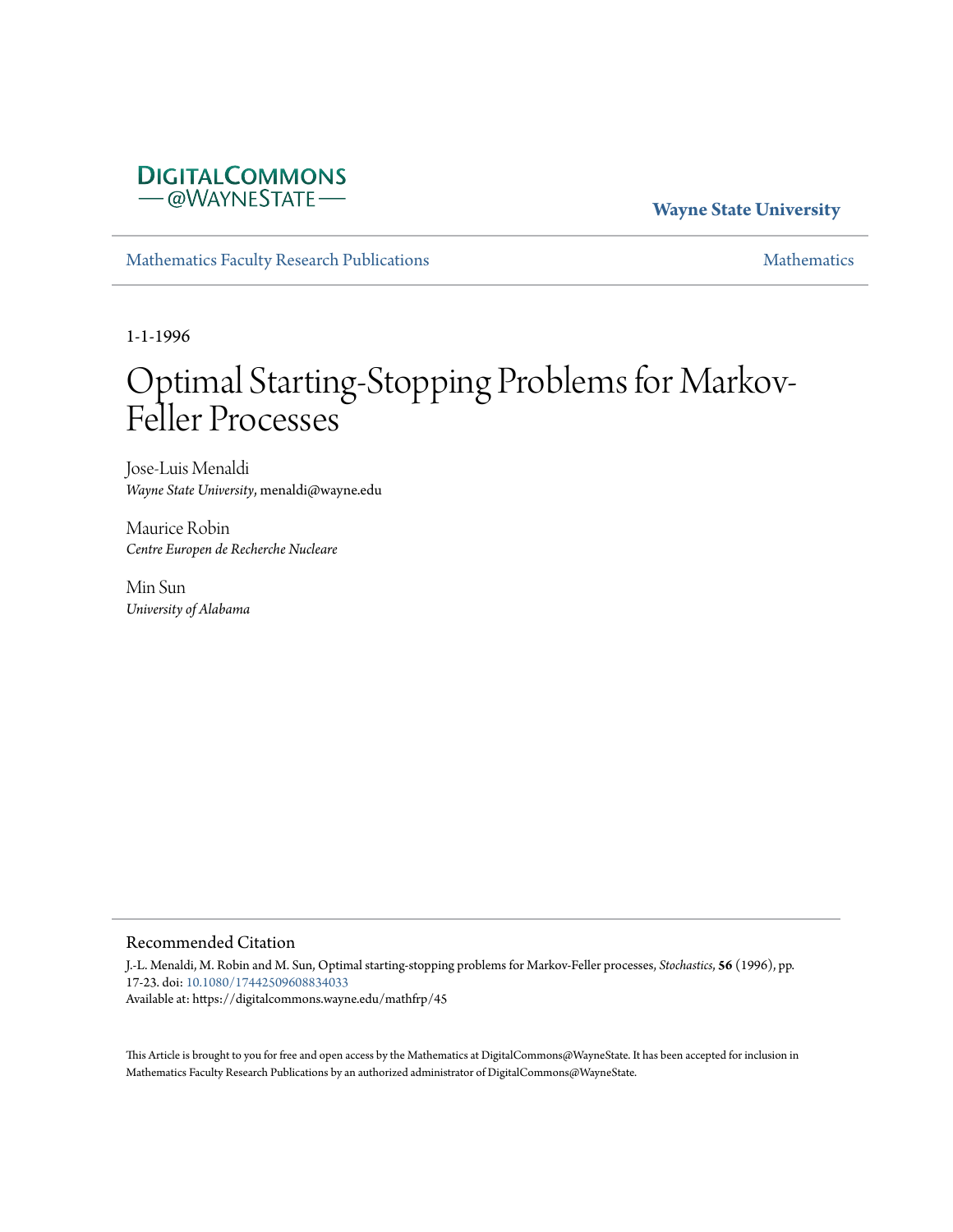## Optimal Starting-Stopping Problems for Markov-Feller Processes

Jose-Luis Menaldi*<sup>∗</sup>* Maurice Robin*†* Min Sun*‡*

#### **ABSTRACT**

By means of nested inequalities in semigroup form we give a characterization of the value functions of the starting-stopping problem for general Markov-Feller processes. Next, we consider two versions of constrained problems on the final state or on the final time. The plan is as follows:

1. Introduction

2. Nested variational inequalities

3. Solution of optimal starting-stopping problem

4. Problems with constraints

References.

## **1 Introduction**

The optimal stopping problems have been extensively studied for diffusion processes, or other Markov processes, or for more general stochastic processes. We refer to Bensoussan and Lions [2] for a wide bibliography. As an example, a classical stopping problem is to minimize the functional

$$
J_x(\tau) = E_x \{ \int_0^{\tau} e^{-\alpha t} L(x_t) dt + e^{-\alpha \tau} \varphi(x_{\tau}) \}
$$

where  $(\Omega, F, F_t, x_t, P_x)$  is a Markov process, and  $\tau$  is an  $F_t$  stopping time. The optimal value function

$$
\hat{u}(x) = \inf_{\tau} J_x(\tau)
$$

can be characterized as the maximum solution of a set of inequalities involving the semigroup of the Markov process (cf. Bensoussan [1], Bensoussan and Lions [2]).

*<sup>∗</sup>*Department of Mathematics, Wayne State University, Detroit, Michigan 48202, USA, jlm@math.wayne.edu. This work was supported in part by the NSF grant DMS-9101360.

*<sup>†</sup>*Centre Europen de Recherche Nucleare, CH - 1211, Geneve 23, Suisse, maurice robin@macmail.cern.ch. *‡*Department of Mathematics, University of Alabama, Tuscaloosa, Alabama 35487, USA, msun@ua1vm.ua.edu.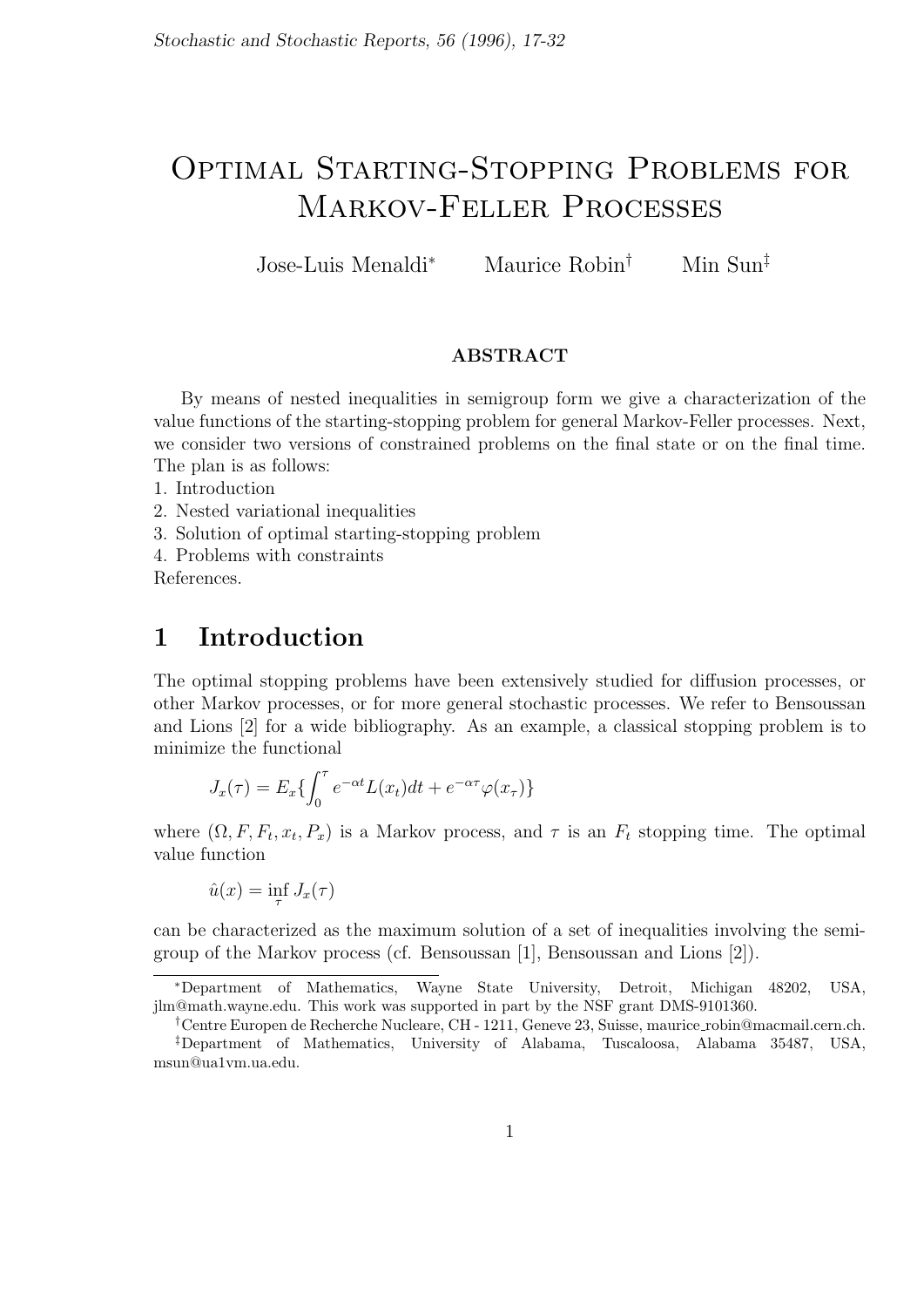Other approaches for the optimal stopping problem are possible, mainly based on the Snell envelop technique, which give characterizations using the so-called *reduite and supermedian* functions (cf. Bismut [3], El Karoui et al. [5], Mertens [6], among others). These arguments require a deeper analysis involving the *general theory* of processes, which are not consider here and left for future extensions.

Sun [8] introduced various versions of a starting-stopping problem for diffusion processes where the functional to be minimized is

$$
J_x(\tau_1, \tau_2) = E_x \{ \int_{\tau_1}^{\tau_2} e^{-\alpha t} L(x_t) dt + \varphi(x_{\tau_1}) e^{-\alpha \tau_1} + \psi(x_{\tau_2}) e^{-\alpha \tau_2} \}
$$
(1.1)

over the set of stopping times  $(\tau_1, \tau_2)$  with  $\tau_1 \leq \tau_2$ . There, variational inequalities are used to study this problem.

In the present work we first study the characterization of the value functions of the starting-stopping problems for general Feller-Markov processes. This leads to nested inequalities in semigroup form.

Moreover, we consider two versions of constrained problems, mainly with a constraint on the final state

$$
x_{\tau_2} \notin F \tag{1.2}
$$

where  $F$  is a subset of the state space, or with a constraint of the type

$$
E_x \mu(x_{\tau_2}) e^{-\alpha \tau_2} \le K. \tag{1.3}
$$

In this last case, randomized stopping times have to be used in order to obtain an optimal solution.

The paper is organized as follows: In Section 2 we introduce an abstract system of inequalities which is the semigroup version of the nested variational inequalities associated with (1.1). In Section 3, we give the interpretation of the functions studied in Section 2 as the optimal value function for an optimal starting-stopping problem. In Section 4, we study the constrained problems corresponding to (1.2) and (1.3).

## **2 Nested Variational Inequalities**

First we give the assumptions and statements of our problem. Let *E* be a Polish space endowed with its Borel  $\sigma$ -algebra  $\mathcal E$ . We denote by  $B$  the space of Borel bounded functions on *E,* and by *C* the space of uniformly continuous functions on *E.*

We are given a semigroup of linear operator  $\Phi(t)$  satisfying

$$
\begin{cases}\n\Phi(t): B \to B, & \Phi(0) = I \\
\Phi(t)\Phi(s) = \Phi(t+s) \\
\Phi(t)g \ge 0 & \text{if } g \ge 0 \text{ in } B \\
\|\Phi\| \le 1 & \text{where } \|\cdot\| \text{ is the operator norm.} \n\end{cases}
$$
\n(2.1)

Moreover, it is assumed that

$$
\begin{cases} \Phi(t): C \to C \\ \lim_{t \downarrow 0} \Phi(t)f = f \text{ in } C \quad , \forall f \in C. \end{cases}
$$
 (2.2)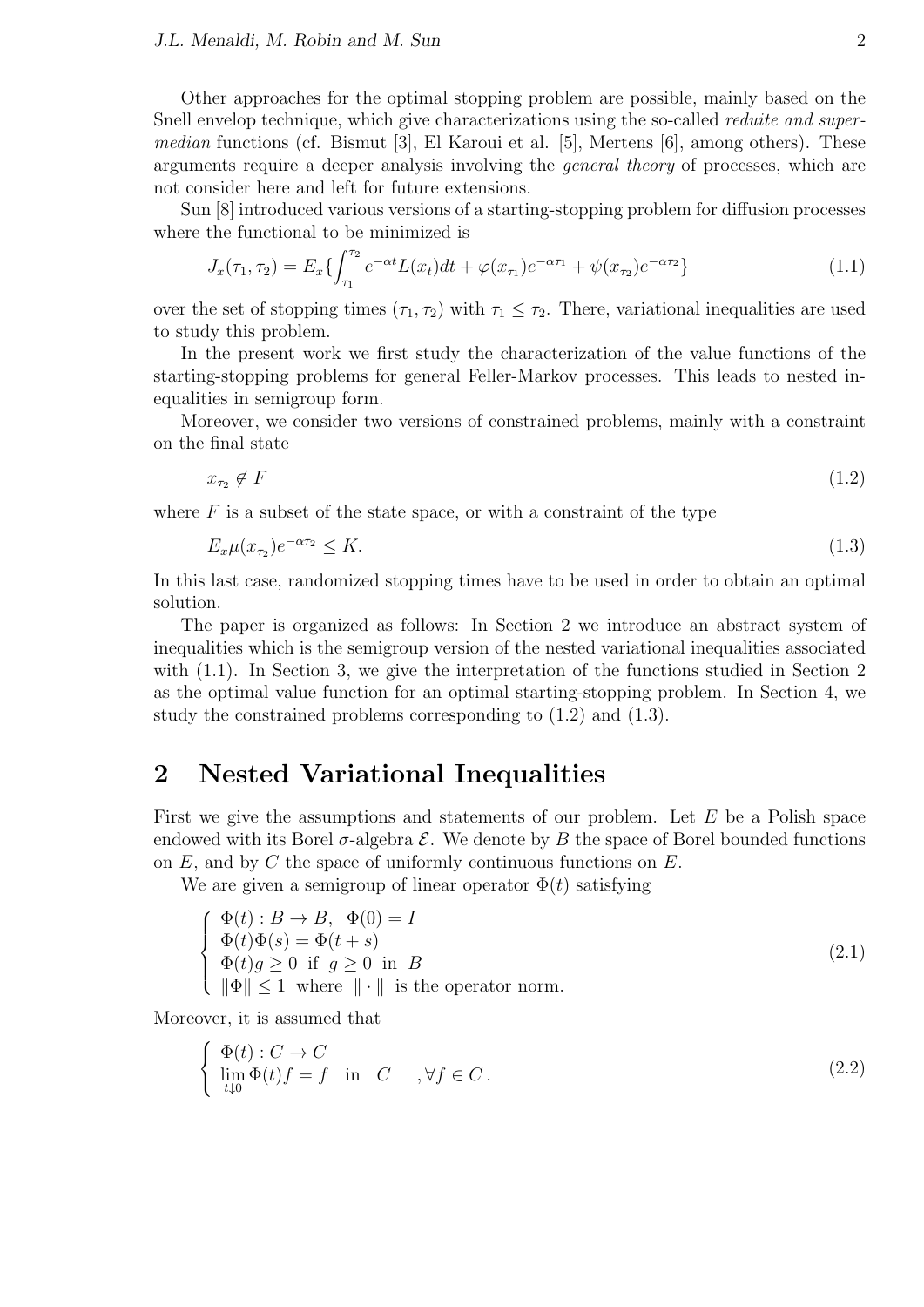Let be given

$$
\begin{cases} \psi, \varphi \in C \text{ and } L \in B, \text{ such that} \\ t \to \Phi(t)L \text{ is measurable from } \mathbf{R}^+ \text{ into } C. \end{cases}
$$
 (2.3)

We can now consider the set of functions  $(u, v)$  satisfying

$$
\begin{cases}\n u, v \in C \\
 v \le \psi \\
 v \le e^{-\alpha t} \Phi(t) v + \int_0^t e^{-\alpha s} \Phi(s) L ds \\
 u \le \varphi + v \\
 u \le e^{-\alpha t} \Phi(t) u.\n\end{cases} \tag{2.4}
$$

**Theorem 2.1** *Under the assumptions (2.1) to (2.3) the set of functions* (*u, v*) *satisfying*  $(2.4)$  has a maximum element  $(\hat{u}, \hat{v})$ .

**Proof.** Let us first consider the set of functions *v* satisfying

$$
\begin{cases}\nv \in C, & v \le \varphi \\
v \le e^{-\alpha t} \Phi(t)v + \int_0^t e^{-\alpha s} \Phi(s) L ds.\n\end{cases}
$$
\n(2.5)

Then by Bensoussan [1, Theorem 5.3, p. 316], this set has a maximum element  $\hat{v}$ . Similarly, consider the set of functions *u* satisfying

$$
\begin{cases}\n u \in C, \ u \le \varphi + \hat{v} \\
 u \le e^{-\alpha t} \Phi(t) u \n\end{cases} \n\tag{2.6}
$$

This set has a maximum element  $\hat{u}$ . We claim that  $(\hat{u}, \hat{v})$  is the maximum element of problem (2.4).

Actually, let  $(u, v)$  satisfy  $(2.4)$ . Then  $v$  satisfies  $(2.5)$  and so

 $v \leq \hat{v}$ .

Since

$$
\begin{cases} u \leq \varphi + v \\ u \leq e^{-\alpha t} \Phi(t) u , \end{cases}
$$

we deduce  $\varphi + v \leq \varphi + \hat{v}$ , which implies that

 $u \leq \hat{u}$ 

and the conclusion follows.  $\Box$ 

**Remark 2.2** *We could also consider (2.4) as a quasi-variational inequality (QVI) in semigroup form (See Bensoussan and Lions [2]) with*

$$
M\left(\begin{array}{c}u\\v\end{array}\right)=\left(\begin{array}{c}\varphi+v\\ \psi\end{array}\right).\ \Box
$$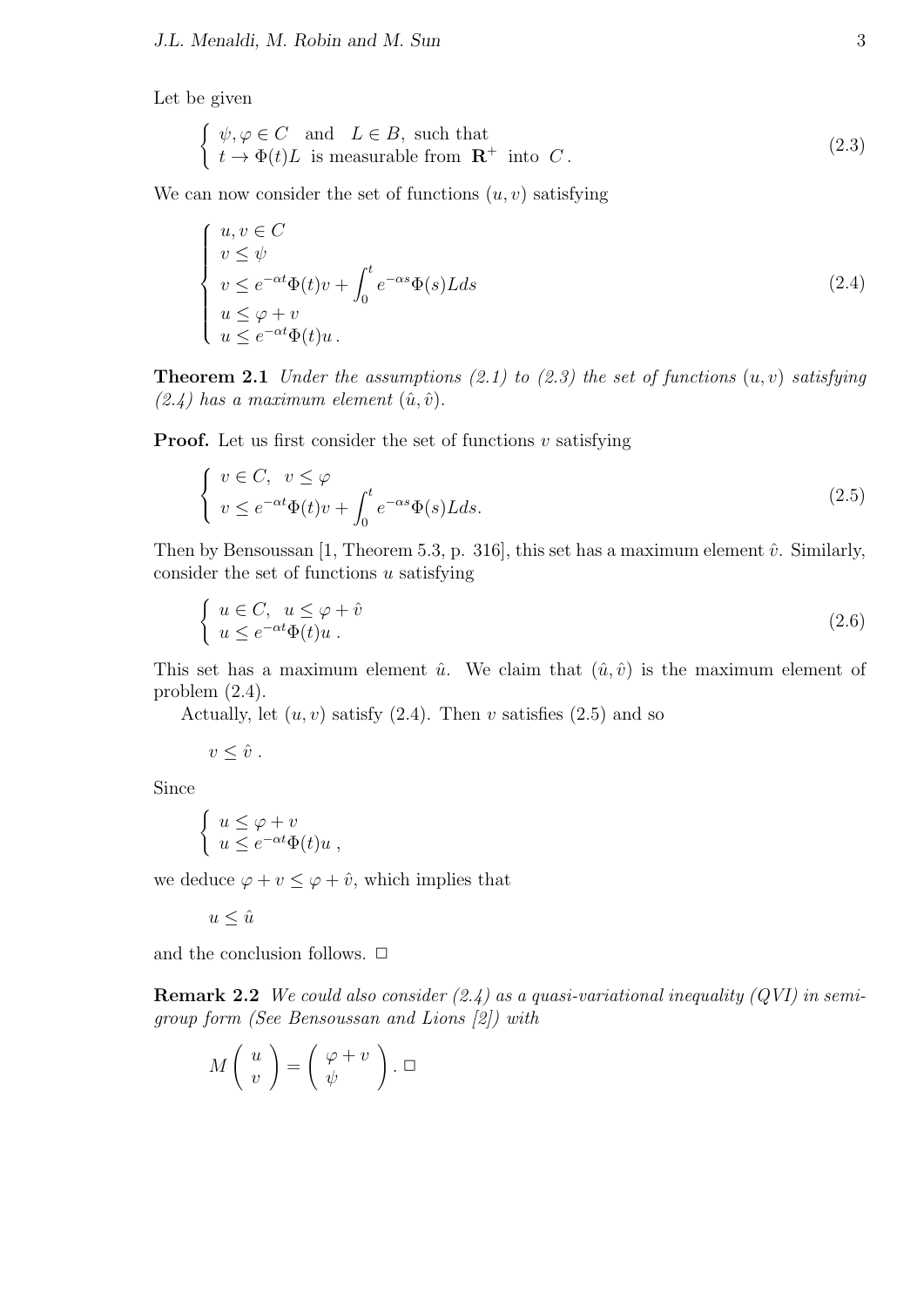**Remark 2.3** *It is not difficult to study a discretized version of (2.4), namely, if*

$$
L_h = \frac{1}{h} \int_0^h e^{-\alpha s} \Phi(s) L ds ,
$$

*where h is a parameter which will tend to zero, the discrete version of (2.4) will be*

$$
\begin{cases}\nv_h = \min\{\psi : hL_h + e^{-\alpha h}\Phi(h)v_h\} \\
u_h = \min\{\varphi + v_h : e^{-\alpha h}\Phi(h)u_h\}.\n\end{cases} \tag{2.7}
$$

*Then adapting Bensoussan [1, §5.3], one can show that the unique solution in C of (2.7) converges to*  $(\hat{u}, \hat{v})$  *as h goes to zero.*  $\Box$ 

## **3 Solution of the Starting-Stopping Problem**

We add some assumptions about the state space  $E$  and the semigroup  $\Phi(t)$  in order to build a Markov process corresponding to  $\Phi(t)$  and to interpret  $\hat{u}$  as the value function of a starting-stopping problem.

Let us assume that (following Bensoussan [1]).

$$
\begin{cases}\nE \text{ is a locally compact Hausdorff space with countable base} \\
\Phi(t)1 = 1\n\end{cases}
$$
\n(3.1)

and, if *E* is not compact, we assume that

$$
\begin{cases}\n(i) & \hat{C} := \{f \in C : \forall \varepsilon, \exists K_{\varepsilon} \text{ compact satisfying} \\
|f(x)| < \varepsilon \text{ for any } x \notin K_{\varepsilon}\} \\
ii) & \text{ a closed subspace of } C \\
(ii) & \Phi(t)f \to f \text{ in } \hat{C} \text{ as } t \to 0, \forall f \in \hat{C}.\n\end{cases}
$$
\n(3.2)

The Markov process associated with  $\Phi(t)$  is defined as follows. Let

$$
P(x, t, \Gamma) = \Phi(t)\chi_{\Gamma}(x)
$$

for any Borel set  $\Gamma$  of *E*, where  $\chi_{\Gamma}$  is the characteristic function of  $\Gamma$ . Consider the canonical space  $\Omega_0 = D(R^+, E)$ , the space of functions  $\omega(\cdot)$  continuous from the right and having left limits, with  $F_0 = \sigma(x(t), t \ge 0)$ ,  $x(t, \omega) = \omega(t)$ , and  $F_t = \sigma(x(s), 0 \le s \le t)$ .

From the general theory of Markov processes (cf. Dynkin [4]) there exists a unique probability measure  $P_x$  on  $(\Omega_0, F_0)$  such that,

if  $\overline{F}_t = F_{t+}$  completed, and  $\overline{F}_0 = F_{0+}$  completed,

then the process

$$
(\Omega_0, \bar{F}_0, \bar{F}_t, P_x, x(t))
$$

is a right continuous, quasi–left continuous, strong Markov process and

$$
P_x(x(0)=x)=1.
$$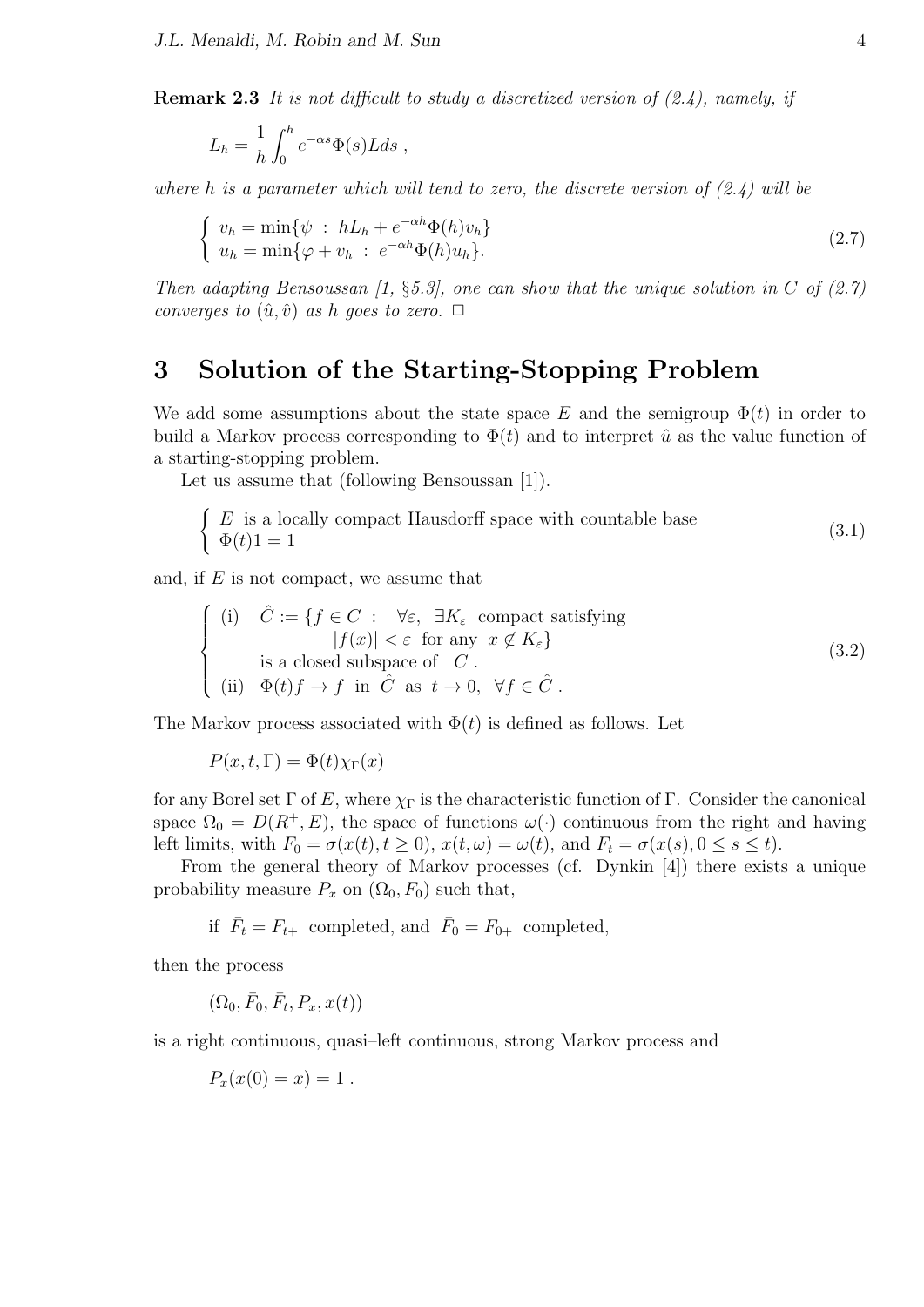Define now the cost functional

$$
\begin{cases}\nJ_x(\tau_1, \tau_2) = E_x \{ \int_{\tau_1}^{\tau_2} e^{-\alpha t} L(x(t)) dt + \varphi(x(\tau_1)) e^{-\alpha \tau_1} \\
+ \psi(x(\tau_2)) e^{-\alpha \tau_2} \}\n\end{cases} \tag{3.3}
$$

for any pair of  $\bar{F}_t$  stopping times  $(\tau_1, \tau_2), \tau_1 \leq \tau_2$ . The main result is the following

**Theorem 3.1** *Under the assumptions of Theorem 2.1 and (3.1), (3.2)*

$$
\hat{u}(x) = \inf_{(\tau_1, \tau_2)} J_x(\tau_1, \tau_2) \tag{3.4}
$$

*where*  $\hat{u}$  (and  $\hat{v}$ ) is defined in Section 2. Moreover, there exists an optimal control  $(\hat{\tau}_1, \hat{\tau}_2)$ *given by*

$$
\hat{\tau}_1 = \begin{cases} \inf\{t \ge 0 \, : \, \hat{u}(x(t)) = \varphi(x(t)) + \hat{v}(x(t))\} & \text{if finite,} \\ +\infty & \text{otherwise,} \end{cases} \tag{3.5}
$$

*and*

$$
\hat{\tau}_2 = \hat{\tau}_1 + \hat{\tau} \circ \theta_{\hat{\tau}_1},\tag{3.6}
$$

*where*  $\theta$  *is the shift operator associated to the space*  $\Omega_0$  *(e.g. Dynkin [4]) and* 

 $\hat{\tau} = \inf\{t \geq 0 : \hat{v}(x(t)) = \psi(t)\}.$ 

**Proof:** Using the fact that  $\hat{v}$  satisfies (2.6) and by means of the Markov property, one deduces that  $\hat{u}(x(s))e^{-\alpha s}$  is an  $(\bar{F}_t, P_x)$  submartingale. Therefore, for any control  $(\tau_1, \tau_2)$ 

 $\hat{u}(x) \le E_x e^{-\alpha \tau_1} \hat{u}(x_{\tau_1})$ 

and since  $\hat{u} \leq \varphi + \hat{v}$ ,

$$
\hat{u}(x) \le E_x \{ e^{-\alpha \tau_1} \varphi(x(\tau_1)) + e^{-\alpha \tau_1} \hat{v}(x(\tau_1)) \} . \tag{3.7}
$$

Using (2.5) and the submartingale property for

$$
e^{-\alpha t}\hat{v}(x(t)) + \int_0^t e^{-\alpha s} L(x(s))ds
$$

we also have

$$
E_x\{\hat{v}(x(\tau_1))e^{-\alpha\tau_1}\} \le E_x\{\hat{v}(x(\tau_2))e^{-\alpha\tau_2} + \int_{\tau_1}^{\tau_2}e^{-\alpha s}L(x(s))ds\}.
$$

Since  $\hat{v} \leq \psi$ , we deduce

$$
\hat{u}(x) \leq E_x \{ \int_{\tau_1}^{\tau_2} e^{-\alpha s} L(x(s)) ds + \varphi(x(\tau_1)) e^{-\alpha \tau_1} + \psi(x(\tau_2)) e^{-\alpha \tau_2} \} =
$$
  
=  $J_x(\tau_1, \tau_2)$ .

If now  $(\hat{\tau}_1, \hat{\tau}_2)$  is given by (3.5) and (3.6), we see that  $\hat{\tau}_1$  is an optimal stopping time for the stopping problem associated to the cost function

$$
I_x(\tau) = E_x\{e^{-\alpha \tau}[\varphi(x(\tau)) + \hat{v}(x(\tau))]\},\,
$$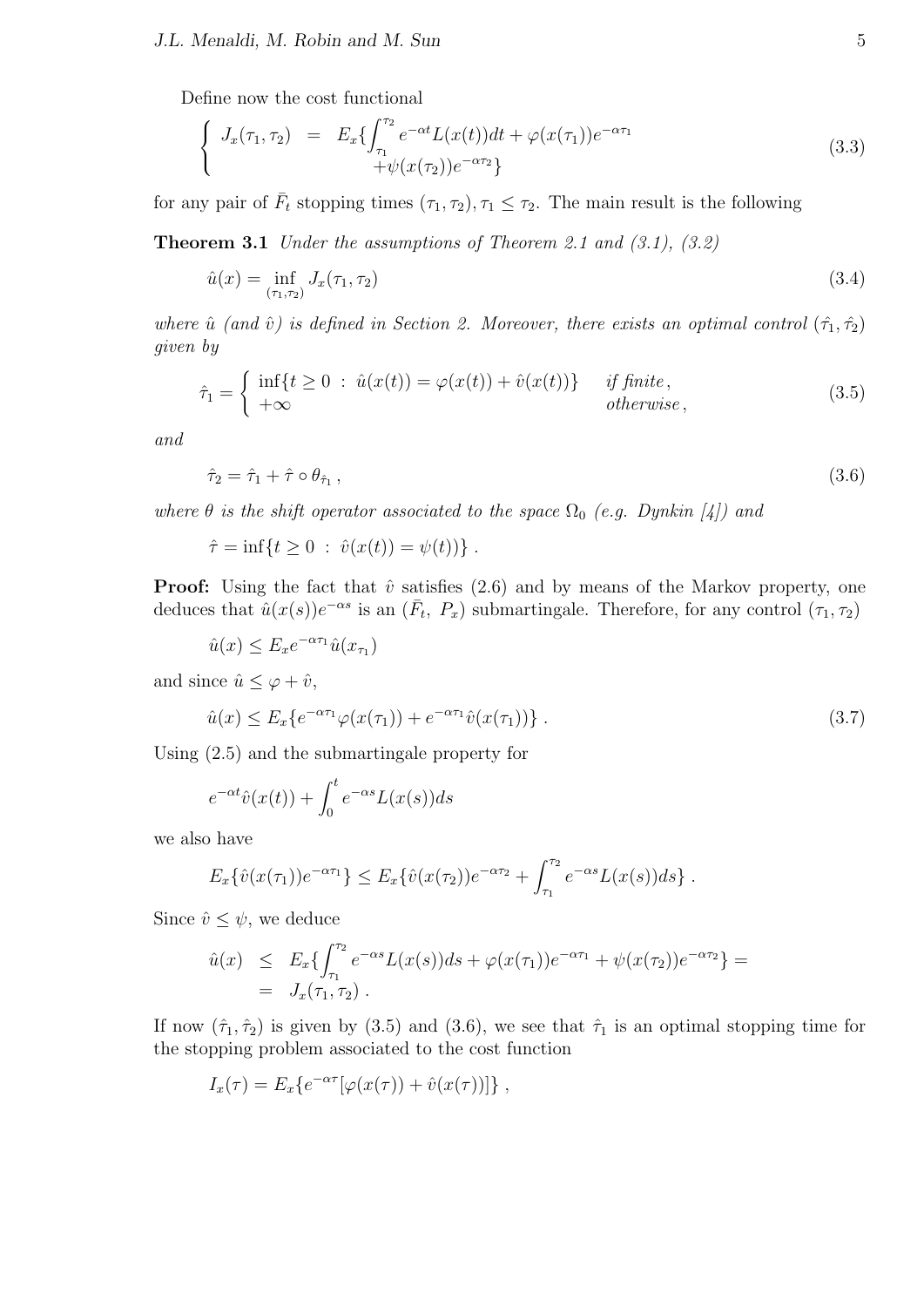i.e.

$$
\hat{u}(x) = \inf_{\tau} I_x(\tau) = I_x(\hat{\tau}_1) \tag{3.8}
$$

That is, (3.7) is replaced by an equality.

Now, we have

$$
E_x\{\int_{\hat{\tau}_1}^{\hat{\tau}_2} e^{-\alpha s} L(x(s))ds + \psi(x(\hat{\tau}_2))e^{-\alpha \hat{\tau}_2}|\bar{F}_{\hat{\tau}_1}\} = e^{-\alpha \hat{\tau}_1}E_x\{Z \circ \theta_{\hat{\tau}_1}|\bar{F}_{\hat{\tau}_1}\},\,
$$

*.*

with

$$
Z = \int_0^{\hat{\tau}} e^{-\alpha s} L(x(s)) ds + \psi(x(\hat{\tau})) e^{-\alpha \hat{\tau}}
$$

By means of the strong Markov property,

$$
E_x\{Z\circ\theta_{\hat{\tau}_1}|\bar{F}_{\hat{\tau}_1}\}=E_{x(\hat{\tau}_1)}Z\;,
$$

but

$$
\hat{v}(x) = E_x(Z) ,
$$

therefore

$$
E_x\{\int_{\hat{\tau}_1}^{\hat{\tau}_2} e^{-\alpha s} L(x(s))ds + \psi(x(\hat{\tau}_2))e^{-\alpha \hat{\tau}_2} \mid \bar{F}_{\hat{\tau}_1}\} = e^{-\alpha \hat{\tau}_1} v(x(\hat{\tau}_1)),
$$
\n(3.9)

and after using (3.9) in (3.8) , we obtain

$$
\hat{u}(x) = J_x(\hat{\tau}_1, \hat{\tau}_2)
$$

which completes the proof.  $\Box$ 

## **4 Problems with Constraints**

Optimal starting-stopping problems with constraints are considered in this section within the framework of general Markov-Feller processes. The constraints we are interested in are of two typical kinds. One is on the final state, and the other on the stopping times. For simplicity of notation, we now assume that  $F_t = F_{t+}$  for any  $t \geq 0$ . As mentioned in Section 1, approaches different from the so-called QVI are possible, but we do not discuss them herein.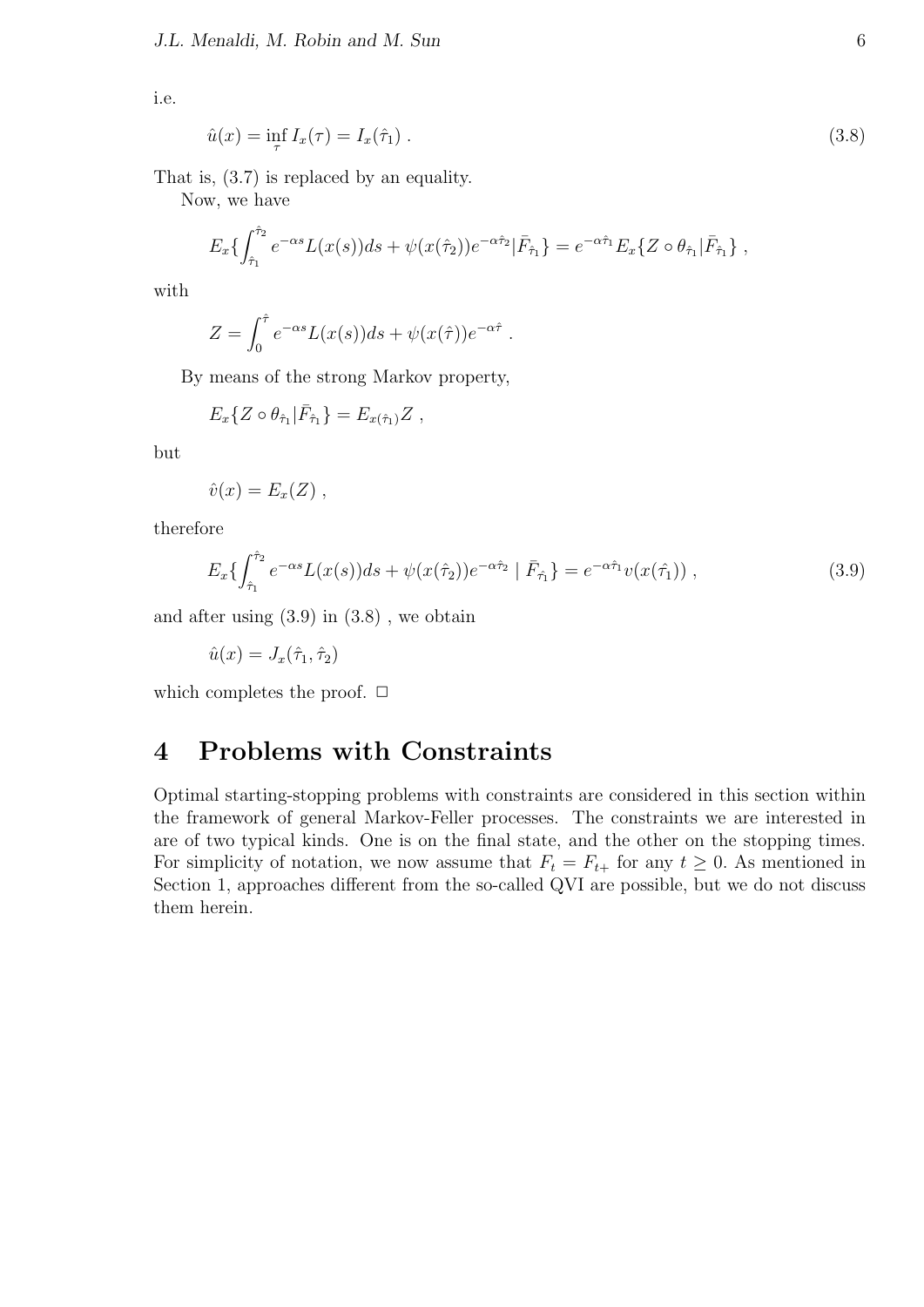## **4.1 Constraint on the Final State**

We consider the problem of Section 3 with for instance a constraint on the final state, namely

$$
x(\tau_2) \notin F \text{ where } F \text{ is a given open set in } E. \tag{4.1}
$$

The classical stopping problem with such a constraint was studied in Bensoussan and Lions [2] for diffusion processes and in Robin [7] for Feller-Markov processes with suitable assumptions. The key argument is to reduce the constrained problem to an unconstrained one. We use the same method here.

Let us consider the problem of minimization of

$$
J_x(\tau_1, \tau_2) = E_x \{ \int_{\tau_1}^{\tau_2} e^{-\alpha t} L(x(t)) dt + \varphi(x(\tau_1) e^{-\alpha \tau_1} + \psi(x(\tau_2)) e^{-\alpha \tau_2} \}, \qquad (4.2)
$$

on

$$
V_{ad} = \{ (\tau_1, \tau_2) : \tau_1 \le \tau_2 , \ x(\tau_2) \notin F \}
$$
\n(4.3)

and define

$$
\hat{u}(x) = \inf\{J_x(\tau_1, \tau_2), (\tau_1, \tau_2) \in V_{ad}\}.
$$
\n(4.4)

Define

$$
g(x) = E_x \{ \int_0^T e^{-\alpha t} L(x(t)) dt + e^{-\alpha T} \psi(x(T)) \}
$$
\n(4.5)

with

$$
T = \inf\{s \ge 0, \ x(s) \notin F\} \tag{4.6}
$$

and let us consider the problem of minimization of

$$
\tilde{J}_x(\tau_1, \tau_2) = E_x \{ \int_{\tau_1}^{\tau_2} e^{-\alpha t} L(x(t)) dt + \varphi(x(\tau_1)) e^{-\alpha \tau_1} + g(x(\tau_2)) e^{-\alpha \tau_2} \}
$$
\n(4.7)

over any stopping times  $(\tau_1, \tau_2)$  with  $\tau_1 \leq \tau_2$ , and define

$$
w(x) = \inf \tilde{J}_x(\tau_1, \tau_2). \tag{4.8}
$$

**Theorem 4.1** *Under the assumptions of Theorem 3.1*  $\hat{u} = w$ .

**Proof:** Assume  $(\tau_1, \tau_2) \in V_{ad}$ . Then  $(\tau_1, \tau_2)$  is admissible for (4.8) and since  $x(\tau_2) \notin F$ , we have  $g(x(\tau_2)) = \psi(x(\tau_2))$ . Therefore

$$
\tilde{J}_x(\tau_1, \tau_2) = J_x(\tau_1, \tau_2) .
$$

Hence

$$
w(x) \leq \inf \{ \tilde{J}_x(\tau_1, \tau_2) : (\tau_1, \tau_2) \in V_{ad} \} =
$$
  
=  $\inf \{ J_x(\tau_1, \tau_2) : (\tau_1, \tau_2) \in V_{ad} \} =$   
=  $\hat{u}(x).$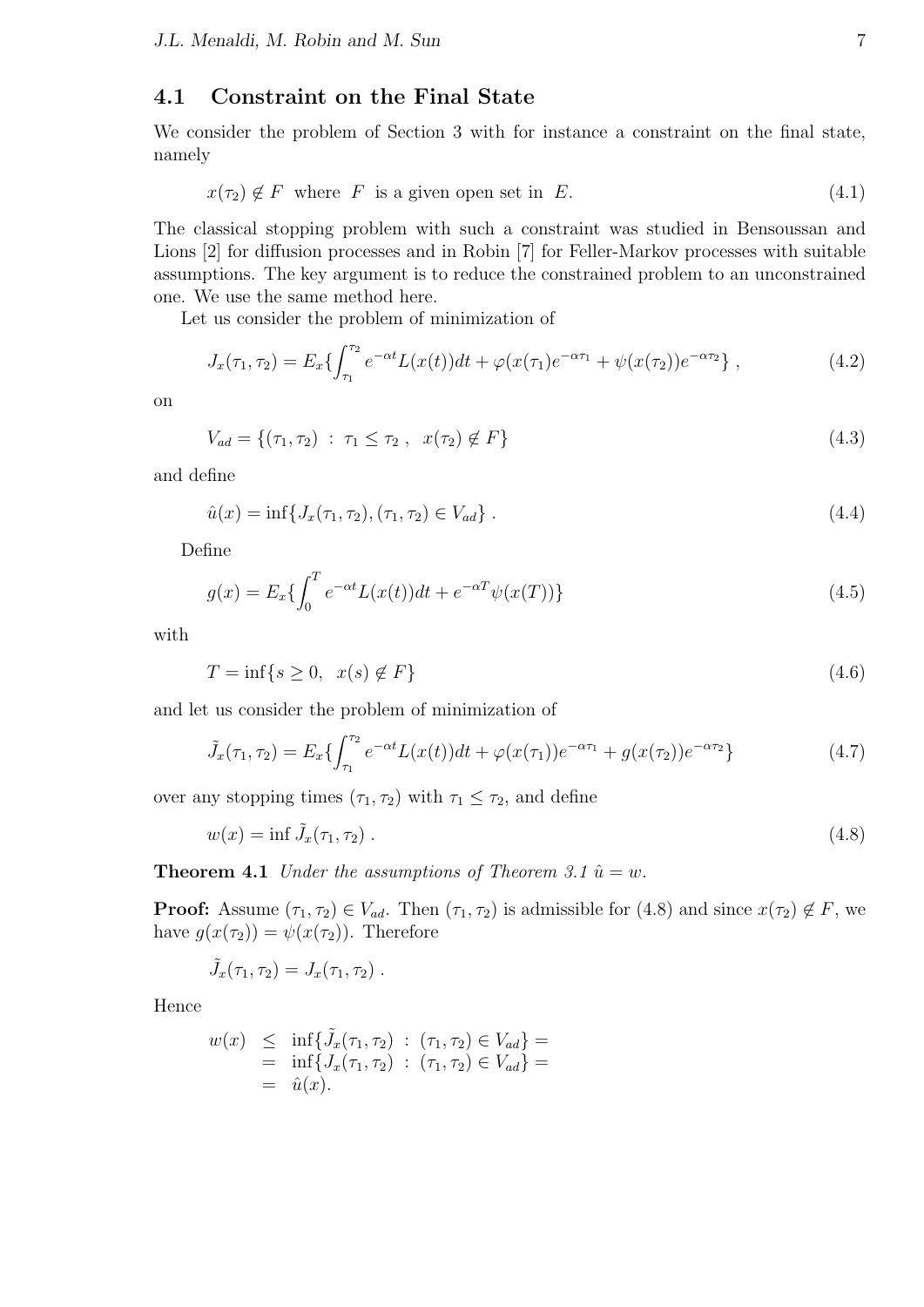Let now  $(\tau_1, \tau_2)$  be any pair of stopping times such that  $\tau_1 \leq \tau_2$ . We have

$$
E_x e^{-\alpha \tau_2} g(x(\tau_2)) = E_x e^{-\alpha \tau_2} \{ E_{x(\tau_2)} \int_0^T e^{-\alpha t} L(x(t)) dt + e^{\alpha T} \psi(x(T)) \} = E_x \{ \int_{\tau_2}^{\tilde{\tau}_2} e^{-\alpha t} L(x(t)) dt + e^{\alpha \tilde{\tau}_2} \psi(x(\tilde{\tau}_2)) \}
$$

where

$$
\tilde{\tau}_2 = \tau_2 + T \circ \theta_{\tau_2} .
$$

Therefore,

$$
\tilde{J}_x(\tau_1, \tau_2) = E_x \{ \int_{\tau_1}^{\tau_2} e^{-\alpha t} L(x(t)) dt + \varphi(x(\tau_1)) e^{-\alpha \tau_1} + \int_{\tau_2}^{\tilde{\tau}_2} e^{-\alpha t} L(x(t)) dt + e^{\alpha \tilde{\tau}_2} \psi(x(\tilde{\tau}_2)) \} = J_x(\tau_1, \tilde{\tau}_2).
$$

Hence  $w \geq \hat{u}$  which completes the proof.  $\Box$ 

#### **Theorem 4.2** *Assume*  $q \in C$ *. Then*

**(i)** *The function u is characterized as in Theorem 2.1, namely, there exists a maximum element*  $(\hat{u}, \hat{v})$  *for the set of functions*  $(u, v)$  *satisfying* 

$$
\begin{cases}\n u, v \in C \\
 v \le g \\
 v \le e^{-\alpha t} \Phi(t) v + \int_0^t e^{-\alpha s} \Phi(s) L ds \\
 u \le e^{-\alpha t} \Phi(t) u \\
 u \le \varphi + v .\n\end{cases} \tag{4.9}
$$

**(ii)** Let  $(T_1, T_2)$  be optimal for the unconstrained problem  $(4.8)$ , then

$$
\begin{cases}\n\hat{\tau}_1 = T_1 \\
\hat{\tau}_2 = T_2 + T \circ \theta_{T_2}\n\end{cases} (4.10)
$$

*is optimal for (4.4).*

**Proof.** (i) The pair  $(w, \hat{v})$  for the unconstrained problem is characterized as in Theorem 2.1 as the maximum solution of (4.9). Since  $\hat{u} = w$  the result follows.

(ii) By the optimality of  $(T_1, T_2)$  we have

$$
\tilde{J}_x(T_1,T_2)=w(x) .
$$

But, as in the proof of Theorem 4.1.

$$
\tilde{J}_x(T_1, T_2) = J_x(T_1, \hat{\tau}_2)
$$

and because  $w = \hat{u}$ , we have

$$
J_x(T_1, \hat{\tau}_2) = \hat{u}(x) .
$$

Since  $(T_1, \hat{\tau}_2)$  is in  $V_{ad}$ , it is optimal for  $(4.4)$ .  $\Box$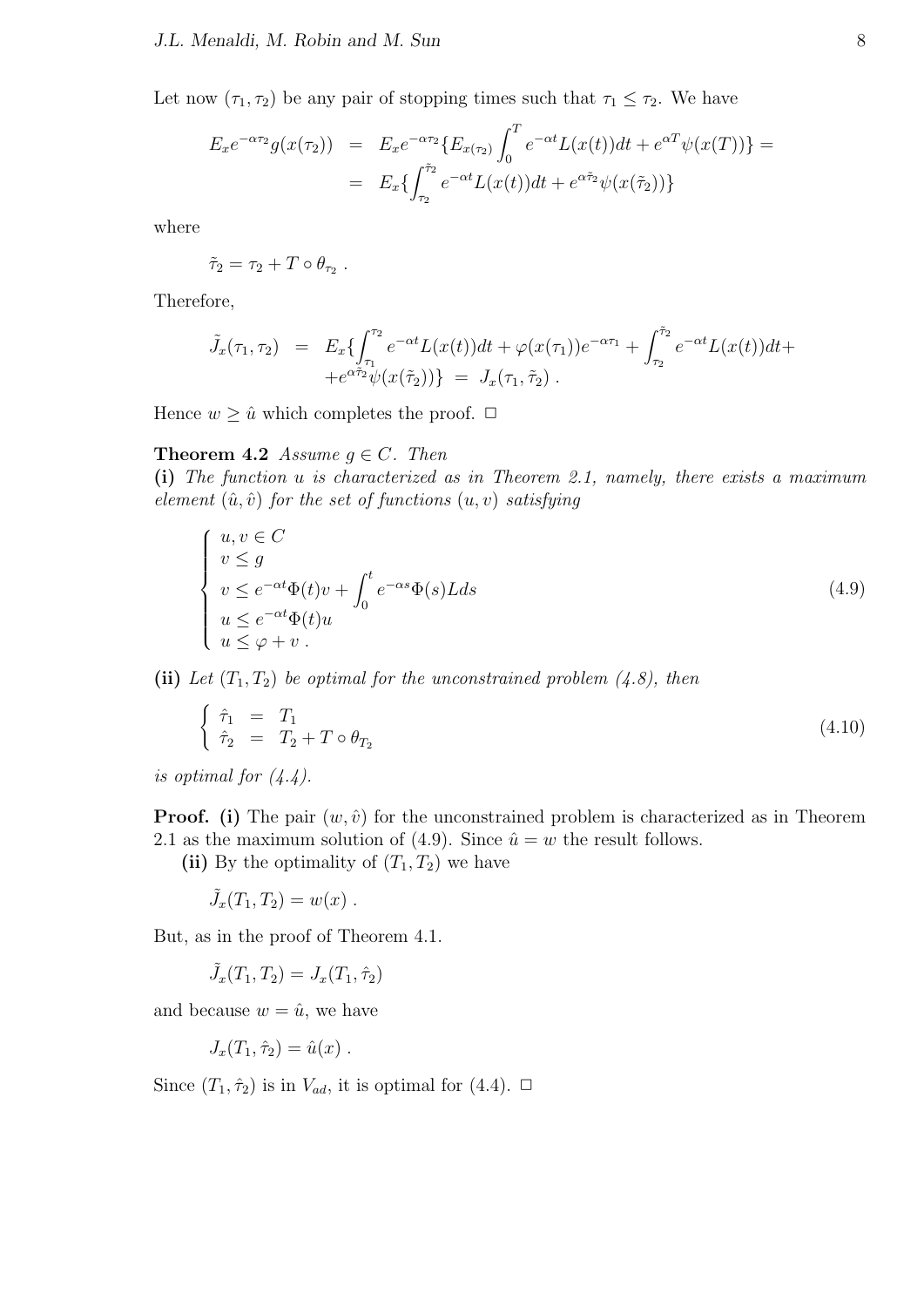**Remark 4.3** *One could obtain more general results, namely without assuming*  $q \in C$ *. This means that one may work with bounded measurable functions on E and some* good *theorems about optimal stopping problems (cf. references in Section 1).*  $\Box$ 

**Remark 4.4** *The assumption*  $q \in C$  *is realized for diffusion processes and for some other Markov processes such as diffusions with jumps under suitable hypothesis on the coefficients. Actually it depends on the regularity of the solution of the Dirichlet problem*

$$
\begin{cases}\nAg - \alpha g = L \ \text{inside } F \\
g = \psi \ \text{outside } F. \square\n\end{cases}
$$

#### **4.2 Constraint on the Stopping Times.**

One can consider several kinds of constraints on the control namely the stopping times  $(\tau_1, \tau_2)$ : for instance a constraint like  $\tau_1 \leq T \leq \tau_2$  (*T* > 0 given), as in Sun [8]. This can be extended to general Markov-Feller process without serious difficulties.

Another kind of constrained problem arises when for example  $\tau_2$  has to satisfy

$$
E_x(e^{-\alpha \tau_2}) \le \theta, \quad \text{for some } \theta \quad \text{given in } [0,1], \tag{4.11}
$$

which may be interpreted in several ways, e.g. as an upper bound on the average of discount *e*<sup> $-ατ2$ </sup>, or as a version of constraint on the lower bound of time the game may be stopped. Such a problem is the simplest version of the situation where we want to minimize a cost  $J_x(\tau_1, \tau_2)$  under a constraint  $I_x(\tau_1, \tau_2) \leq 0$  where  $I_x$  is a functional similar to  $J_x$  in (4.2), say with  $L'()$ ,  $\varphi'() \psi'()$  instead of  $L()$ ,  $\varphi() \psi()$ . For instance, this type of formulation is involved when  $J_x$  represents the degree of realization of a technical objective and  $I_x$  the corresponding cost. It is then natural to optimize  $J_x$  under a constraint on the cost  $I_x$ , or the converse.

The following stopping problem:

minimize 
$$
J_x(\tau) = E_x \{ \int_0^{\tau} e^{-\alpha t} L(x_t) dt + e^{-\alpha t} \psi(x_\tau) \}
$$
 (4.12)

under the constraint

$$
E_x e^{-\alpha \tau} \le \theta \tag{4.13}
$$

was studied in Robin [7].

In general, there is no "pure" optimal control. We have to enlarge the admissible controls to randomized stopping times. We are going to show briefly how to adapt those results to the problem of the minimization of (3.3) with the constraint (4.12).

Firstly, we will formulate the problem with randomized stopping  $\tau_2$ . Similarly, a formulation with a randomized starting time  $\tau_1$  (or both simultaneously) can be presented. Let  $(\Omega', F', P')$  be a probability space on which we assume that variables  $\{\xi_p\}_{p\in[0,1]}$ , are defined such that  $\xi_p$  takes the value 1 with probability *p* and 2 with probability 1 *− p*.

Define

$$
\Omega_1 = \Omega \times \Omega', \quad F_t^1 = F_t \otimes F', \quad P_x^1 = P_x \otimes P'.
$$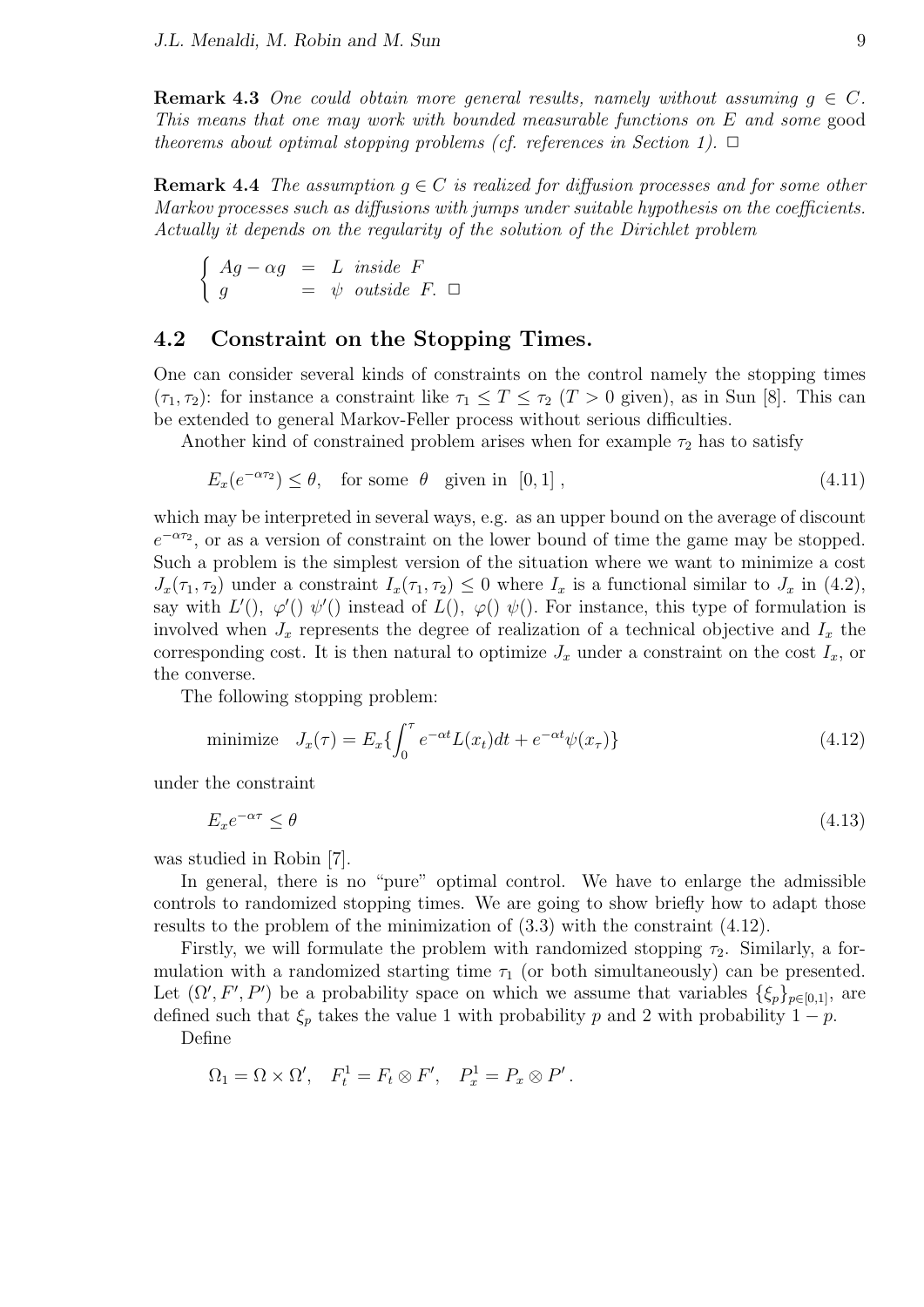Then  $x^1 = (\Omega_1, F_t^1, x_t, P_x^1)$  is still a Markov process with the semigroup  $\Phi(t)$ . Given  $\tau'_2$ ,  $\tau''_2$ ,  $F_t$ -stopping times, one can define

$$
\tau_2 = \tau_2' \chi_{\{\xi_p=1\}} + \tau_2'' \chi_{\{\xi_p=2\}} ,
$$

where  $\chi_A$  is the indicator function of the set *A*. Then  $\tau_2$  is an  $F_t^1$ -stopping time.

The problem we address is now  $P_0$ : to minimize

$$
J_x(\tau_1, \tau_2) = E_x^1 \{ \int_{\tau_1}^{\tau_2} e^{-\alpha t} L(x_t) dt + \varphi(x_{\tau_1}) e^{-\alpha \tau_1} + \psi(x_{\tau_2}) e^{-\alpha \tau_2} \}
$$
(4.14)

with

$$
\begin{cases} \tau_1 \le \tau_2\\ E_x^1 e^{-\alpha \tau_2} \le \theta \,. \end{cases} \tag{4.15}
$$

Denote by  $(\hat{\tau}_1, \hat{\tau}_2)$  the optimal solution of the problem of the Section 3 (unconstrained). In order to consider a non trivial problem, we assume

$$
E_x^1 e^{-\alpha \hat{\tau}_2} > \theta \tag{4.16}
$$

otherwise,  $(\hat{\tau}_1, \hat{\tau}_2)$  is obviously a solution of  $P_0$ . We introduce the problem  $P_\lambda$ : (with  $\lambda \geq 0$ ) to minimize

$$
J_x^{\lambda}(\tau_1, \tau_2) = J_x(\tau_1, \tau_2) + \lambda E_x^1 e^{-\alpha \tau_2} , \qquad (4.17)
$$

which is related to the usual Lagrange function for constrained optimization.

According to the Sections 2 and 3, this problem has an optimal solution denoted by

$$
(\tau_1^\lambda,\tau_2^\lambda)
$$

(which is not randomized) and let  $(u^{\lambda}, v^{\lambda})$  be the corresponding (maximum) solutions of (2.4).

Notice that in particular,  $v^{\lambda}$  is the maximum solution of

$$
\begin{cases}\nv \leq \psi + \lambda \\
v \leq e^{-\alpha t} \Phi(t) v + \int_0^t e^{-\alpha s} \Phi(s) L \, ds.\n\end{cases} \tag{4.18}
$$

We have the following

**Lemma 4.5** *If*  $E_x^1\{e^{-\alpha\tau_2^{\lambda}}\} = \theta$ , for some  $\lambda$  (which is actually a stronger version of the *usual Kuhn-Tucker optimality condition), then*  $(\tau_1^{\lambda}, \tau_2^{\lambda})$  *is optimal for*  $P_0$ *.* 

**Proof:** From the optimality of  $(\tau_1^{\lambda}, \tau_2^{\lambda})$  we have

$$
J_x^{\lambda}(\tau_1^{\lambda}, \tau_2^{\lambda}) \leq J_x^{\lambda}(\tau_1, \tau_2) \text{ for any } (\tau_1, \tau_2).
$$

The condition  $E_x^1(e^{-\alpha \tau_2^{\lambda}}) = \theta$  gives

$$
J_x(\tau_1^{\lambda}, \tau_2^{\lambda}) \le J_x(\tau_1, \tau_2) + \lambda E_x^1(e^{-\alpha \tau_2} - \theta).
$$

Therefore, for any  $(\tau_1, \tau_2)$  such that  $E_x^1 e^{-\alpha \tau_2} \leq \theta$  we get  $J_x(\tau_1^{\lambda}, \tau_2^{\lambda}) \leq J_x(\tau_1, \tau_2)$ .  $\Box$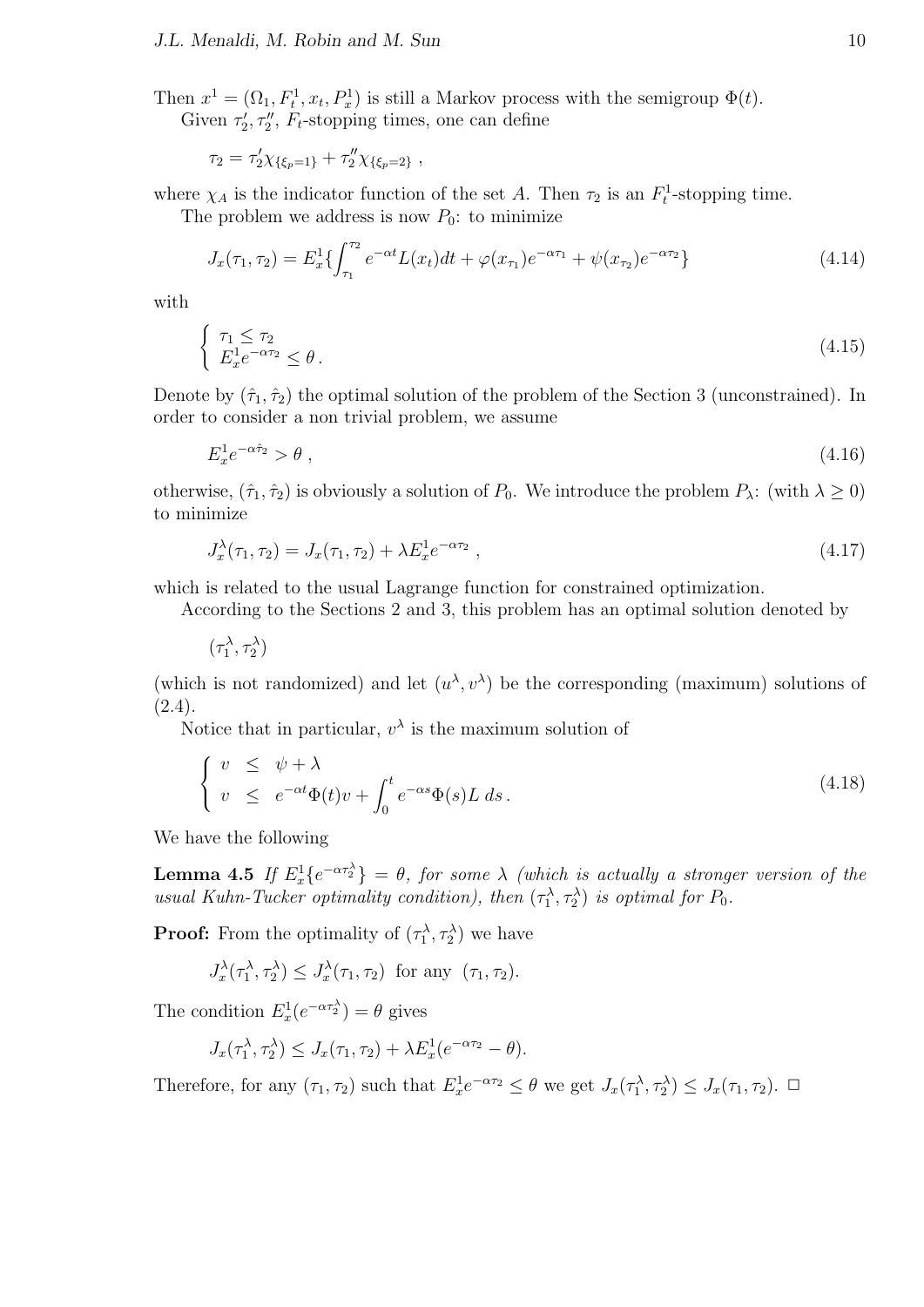**Lemma 4.6** *Denote the supremum norm by*  $\|\cdot\|$  *(i.e. the norm in C). We have* 

 $||u^{\lambda} - u^{\lambda'}|| \leq |\lambda - \lambda'|$  $||v^{\lambda} - v^{\lambda'}|| \leq |\lambda - \lambda'|$ **(II)**  $if \lambda \uparrow \lambda'$  *then*  $\tau_i^{\lambda} \uparrow \tau_i^{\lambda'}$   $i = 1, 2$ .

**Proof:** (I) is obvious, so we will prove only (II).

Firstly, for the stopping problem corresponding to (4.19), the property (II), for  $\tau^{\lambda}$  given by

$$
\tau^{\lambda} = \inf\{t \ge 0 \; : \; v^{\lambda}(x_t) = \psi(x_t) + \lambda\}
$$
\n(4.19)

is proved in Robin [7]. Let us show that  $\lambda \to \tau_1^{\lambda}$  is increasing. For that purpose, we will show that, if  $\mu > 0$ ,

$$
\{x : u^{\lambda} < \varphi + v^{\lambda}\} \subset \{u^{\lambda + \mu} < \varphi + v^{\lambda + \mu}\}.
$$
\n(4.20)

It is enough to prove that

$$
w^{\lambda} = u^{\lambda} - v^{\lambda} \quad \text{is decreasing w.r.t.} \quad \lambda \,. \tag{4.21}
$$

We first consider the approximation of  $v^{\lambda}$  by the penalized problem

$$
\begin{cases}\nv_{\varepsilon}^{\lambda} = \int_{0}^{\infty} e^{-\alpha t} \phi(t) [L - \frac{1}{\varepsilon} (v_{\varepsilon}^{\lambda} - \psi - \lambda)^{+}] dt \\
v_{\varepsilon}^{\lambda} \in C. \n\end{cases} \tag{4.22}
$$

It is known that  $v_{\varepsilon}^{\lambda} \searrow v^{\lambda}$  uniformly as  $\varepsilon \searrow 0$  (cf. Bensoussan and Lions [2] for instance). Associated with (4.23) one can define the corresponding approximation of  $u^{\lambda}$ , namely  $u_{\varepsilon}^{\lambda}$ , the maximum solution of

$$
\begin{cases} u_{\varepsilon}^{\lambda} \leq \varphi + v_{\varepsilon}^{\lambda} \\ u_{\varepsilon}^{\lambda} \leq e^{-\alpha t} \Phi(t) u_{\varepsilon}^{\lambda} \end{cases} \tag{4.23}
$$

and since  $v_{\varepsilon}^{\lambda} \to v^{\lambda}$  uniformly, the same property holds for  $u_{\varepsilon}^{\lambda}$  and  $u^{\lambda}$  (cf. Bensoussan and Lions [2] p.320). Using (4.23) and (4.24), we deduce that  $w_{\varepsilon}^{\lambda} = u_{\varepsilon}^{\lambda} - v_{\varepsilon}^{\lambda}$  is the maximum solution of

$$
\begin{cases} w_{\varepsilon}^{\lambda} \leq \varphi \\ w_{\varepsilon}^{\lambda} \leq e^{-\alpha t} \Phi(t) w_{\varepsilon}^{\lambda} + \int_{0}^{t} e^{-\alpha s} \phi(s) [-L + \frac{1}{\varepsilon} (v_{\varepsilon}^{\lambda} - \psi - \lambda)^{+}] ds \\ w_{\varepsilon}^{\lambda} \in C. \end{cases}
$$
 (4.24)

Defining

$$
\xi_{\varepsilon}^{\lambda} = v_{\varepsilon}^{\lambda} - \lambda
$$

one has

$$
\xi_{\varepsilon}^{\lambda} = \int_0^{\infty} e^{-\alpha t} \Phi(t) [L - \alpha \lambda - \frac{1}{\varepsilon} (\xi_{\varepsilon}^{\lambda} - \psi)^+] dt.
$$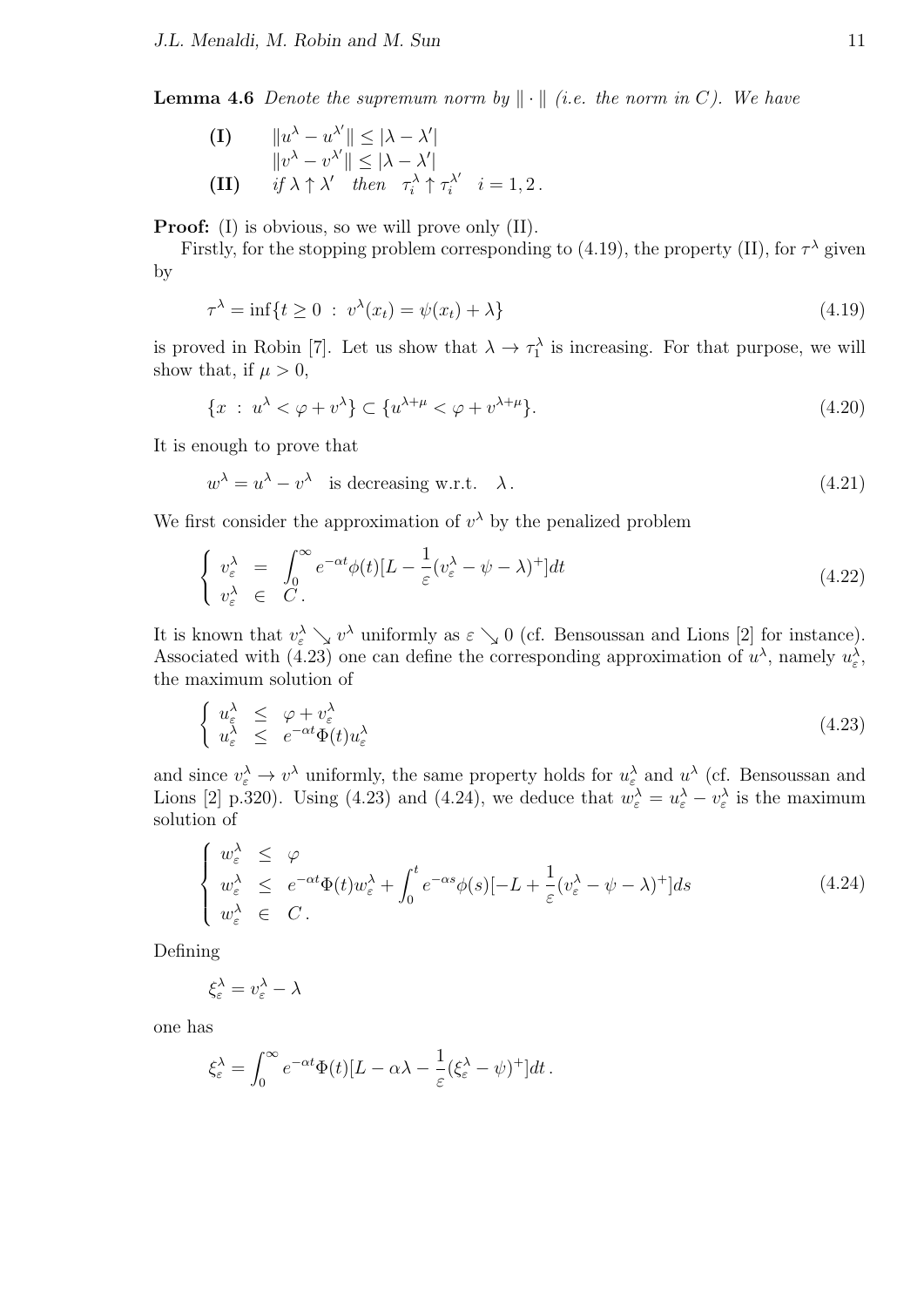One easily checks that  $\lambda' \geq \lambda$  implies  $\xi^{\lambda'} \leq \xi^{\lambda}$ . Rewriting (4.25) as

$$
\begin{cases} w_{\varepsilon}^{\lambda} \leq \varphi \\ w_{\varepsilon}^{\lambda} \leq e^{-\alpha t} \Phi(t) w_{\varepsilon}^{\lambda} + \int_{0}^{t} e^{-\alpha s} \Phi(s) \tilde{L}(\lambda, \varepsilon) ds, \end{cases}
$$
\n(4.25)

where

$$
\tilde{L}(\lambda,\varepsilon) = \frac{1}{\varepsilon} (\xi_{\varepsilon}^{\lambda} - \psi)^{+} - L
$$

which is decreasing w.r.t.  $\lambda$ . Since the maximum solution of (4.25) is increasing w.r.t.  $\tilde{L}$ , we deduce that

$$
w_{\varepsilon}^{\lambda+\mu} \le w_{\varepsilon}^{\lambda} \quad \text{for} \quad \nu \ge 0.
$$

When  $\varepsilon$  goes to zero we obtain (4.22) and therefore (4.21). The proof that  $\lim_{\lambda \uparrow} \lambda' \tau^{\lambda} = \tau^{\lambda'}$ is identical to the one in Robin [7].

Condition (II) for  $\tau_2^{\lambda}$  is a consequence of the definition of  $\tau_2^{\lambda}$ 

$$
\tau_2^\lambda = \tau_1^\lambda + \tau^\lambda \circ \theta_{\tau_1^\lambda}
$$

and the same property (II) for  $\tau^{\lambda}$  and  $\tau_1^{\lambda}$ .  $\Box$ 

**Theorem 4.7** *There exists an optimal solution of the problem*  $P_0$  *(among the randomized controls).*

**Proof:** Define  $h(\lambda) = E_x^1\{e^{-\alpha \tau_2^{\lambda}}\}\$ and

$$
\lambda_0 = \sup \{ \lambda \ge 0 \; : \; h(\lambda) > \theta \}.
$$

Notice that  $h(\lambda) \leq \theta$  when  $\lambda$  is large enough. Moreover, if  $\lambda_0$  is a point of continuity of  $h(\lambda)$ , we have a  $\lambda_0$  such that  $h(\lambda_0) = \theta$  and therefore, Lemma 4.1 gives the result (with non randomized control). But in general,  $h(\lambda)$  is not continuous because, even for "regular" processes,  $\tau_i^{\lambda}$  is not continuous from the right. Generally speaking, when  $\varepsilon \searrow 0$ ,  $\tau_i^{\lambda+\varepsilon} \searrow \overline{\tau}_i \geq \tau_i^{\lambda}$  and

 $P_x\{\bar{\tau}_i > \tau_i^{\lambda}\} > 0$ .

However, consider  $\lambda_0 + \varepsilon$ ,  $\varepsilon > 0$ 

$$
u^{\lambda_0+\varepsilon} = J_x^{\lambda_0+\varepsilon}(\tau_1^{\lambda_0+\varepsilon},\tau_2^{\lambda_0+\varepsilon}).
$$

one has

$$
\tau_i^{\lambda_0+\varepsilon}\searrow \bar\tau_i \text{ as }\varepsilon\searrow 0, ; \ \ i=1,2,
$$

where  $\bar{\tau}_i$  is an  $F_t^1$  stopping time since  $F_t^1$  is continuous from the right.

Moreover  $u^{\lambda_0+\varepsilon} \to u^{\lambda_0}$  uniformly as  $\varepsilon$  goes to 0. Therefore, as  $\varepsilon \searrow 0$ , we obtain

$$
u^{\lambda_0}=J_x^{\lambda_0}(\bar\tau_1,\bar\tau_2)\;,
$$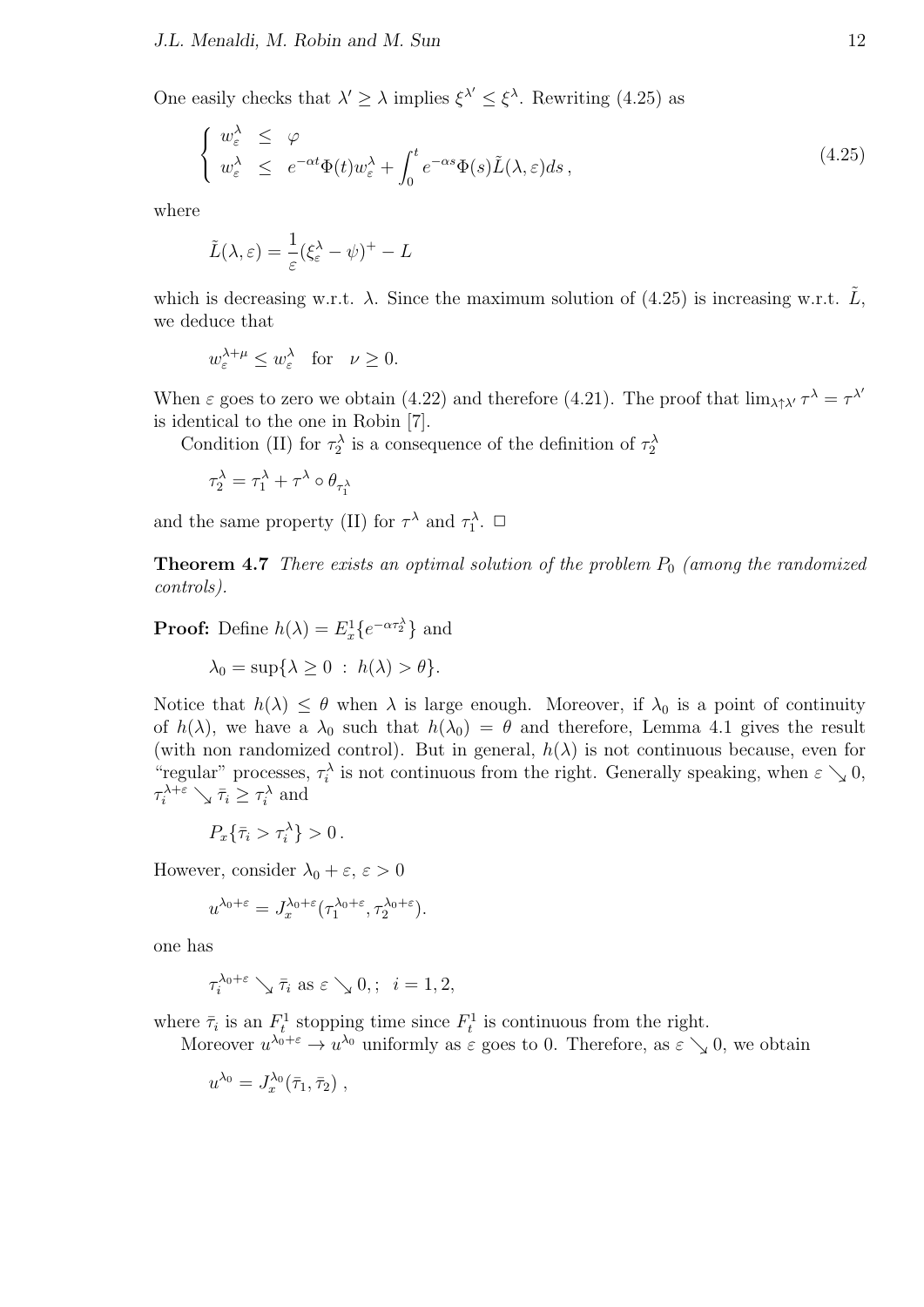meaning that  $(\bar{\tau}_1, \bar{\tau}_2)$  is also an optimal control for  $P_{\lambda_0}$ .

One can choose  $p \in [0, 1]$  such that

$$
\tau_2^{\star} = \tau_2^{\lambda_0} \chi_{\{\xi_p = 1\}} + \bar{\tau}_2 \chi_{\{\xi_p = 2\}}
$$

satisfies

$$
E_x^1 e^{-\alpha \tau_2^*} = \theta \,.
$$

Defining  $\tau''_1$  with the same randomization, we obtain a control satisfying Lemma 4.1.  $\Box$ 

**Remark 4.8** *The previous results are easily extended to a constraint of the form*

 $E_x\{\mu(x_{\tau_2})e^{-\alpha\tau_2}\}\leq K$ 

*where µ is a positive continuous function. The same kind of method can be also used for a constraint like*

$$
E_x \int_{\tau_1}^{\tau_2} e^{-\alpha t} h(x_t) dt \leq K.
$$

*This requires some adaptation: for instance if*  $h \geq 0$ ,  $v^{\lambda}$  *and*  $u^{\lambda}$  *will be increasing, but* 

$$
\tau^{\lambda} = \inf\{t \ge 0 \; : \; v^{\lambda}(x_t) = \psi(x_t)\}
$$

*is now decreasing w.r.t.*  $\lambda$ .  $\Box$ 

To complete the above theorem, we will describe an algorithm to approximate (i) the value of  $\lambda_0$  as defined in the proof of Theorem 4.8, (ii) the value of  $u_0(x)$  defined as the minimum of the cost functional (4.15) subject to (2.16) over all the randomized policies  $(\tau_1, \tau_2)$ , (iii) an *ε*-optimal randomized control policy  $(\tau_1, \tau_2)$ .

To describe the algorithm, let us introduce the Lagrange functional associated with the current constrained problem

$$
L_x^{\lambda}(\tau_1, \tau_2) = J_x(\tau_1, \tau_2) - \lambda [\theta - E e^{-\alpha \tau_2}].
$$

**Algorithm:**

**Step 0.** Set  $\lambda = 0$ .

**Step 1.** Minimize  $L_x^{\lambda}(\tau_1, \tau_2)$  over  $F_t^1$ -policies without constraint (2.16) to get a non randomized optimal policy  $(\tau_1^{\lambda}, \tau_2^{\lambda})$  and the value functions  $(u^{\lambda}, v^{\lambda})$  as described in Section 3.

**Step 1.1** If  $Ee^{-\alpha\tau_2} \leq \theta$  then  $(\tau_1^{\lambda}, \tau_2^{\lambda})$  is the desired optimal policy and **stop**.

**Step 1.2** If  $Ee^{-\alpha\tau_2} > \theta$  then set  $\lambda^+ = \lambda$ , and update  $\lambda = \lambda + [Ee^{-\alpha\tau_2} - \theta]$ .

**Step 2.** Minimize  $L_x^{\lambda}(\tau_1, \tau_2)$  over  $F_t^1$ -policies without constraint (2.16) to get a non randomized optimal policy  $(\tau_1^{\lambda}, \tau_2^{\lambda})$  and the value functions  $(u^{\lambda}, v^{\lambda})$  as in **Step 1**.

**Step 2.1** If  $Ee^{-\alpha\tau_2} = \theta$  then  $(\tau_1^{\lambda}, \tau_2^{\lambda})$  is the desired optimal policy and **stop**.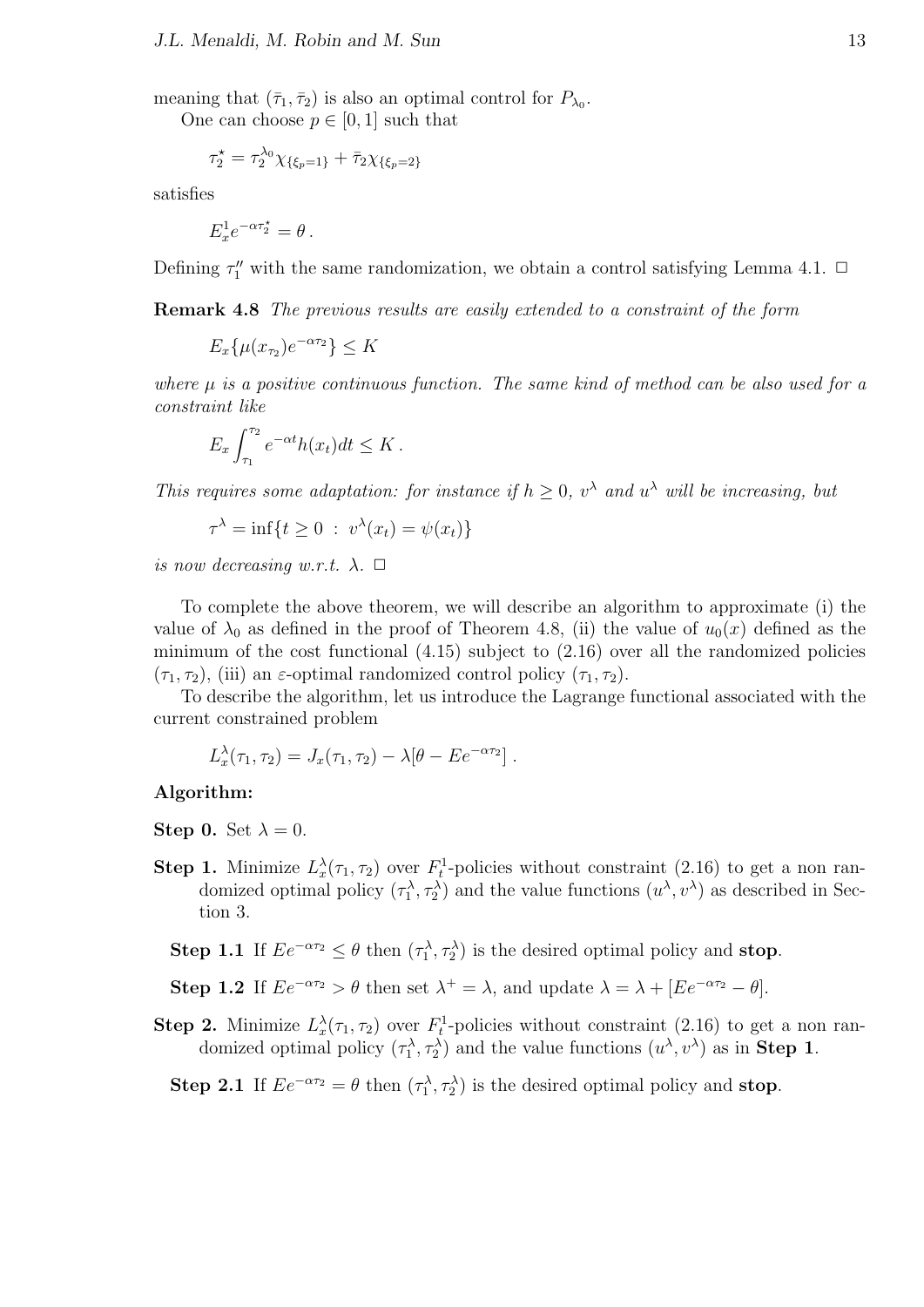**Step 2.2** If  $Ee^{-\alpha\tau_2} < \theta$  then set  $\lambda = \lambda$ , and update  $\lambda = (\lambda^+ + \lambda^-)/2$ . **Step 2.3** If  $Ee^{-\alpha\tau_2} > \theta$  then set  $\lambda^+ = \lambda$ , and **Step 2.3.1** If  $\lambda$ <sup>−</sup> has not been defined then update  $\lambda = \lambda + [Ee^{-\alpha \tau_2} - \theta]$ **Step 2.3.2** If  $\lambda^-$  has been defined then update  $\lambda = (\lambda^+ + \lambda^-)/2$ .

**Step 3** Repeat **Step 2** until a prescribed stopping criterion is satisfied.  $\Box$ 

Let us analyze the above procedure. If this algorithm terminates in a finite number of steps, then it reaches an optimal non randomized control policy. Otherwise, it generates one of the following two sequences

$$
\text{either} \quad \{\lambda_n^+, \lambda_n, \tau_{1,n}, \tau_{2,n}, u_n, v_n\} \qquad \text{or} \quad \{\lambda_n^+, \lambda_n^-, \tau_{1,n}, \tau_{2,n}, u_n, v_n\}\ ,
$$

where

$$
\tau_{i,n} = \tau_i^{\lambda_n} \;, \ \ i=1,2 \;, \qquad \qquad w_n = w^{\lambda_n} \;, \ \ w=u,v \;.
$$

We describe below how to construct a near optimal solution in those two cases.

**\* Case 1.** The algorithm generates the sequence  $\{\lambda_n^+, \lambda_n, \tau_{1,n}, \tau_{2,n}, u_n, v_n\}$ . We specifically note that both  $\lambda_n$  and  $\tau_{2,n}$  increase and that  $Ee^{-\alpha \tau_2^{\lambda}} < \theta$  for large  $\lambda$ . Thus we have

$$
\lambda_n^+ = \lambda_n \nearrow \lambda^*, \qquad \tau_{2,n} \nearrow \tau^*, \qquad E e^{-\alpha \tau_{2,n}} \nearrow E e^{-\alpha \tau^*} = \theta.
$$

By means of Lemma 4.7 (I), we deduce

$$
\tau^* = \tau_2^{\lambda^*}.
$$

Therefore  $(\tau_1^{\lambda^*}, \tau_2^{\lambda^*})$  is an optimal non randomized policy for the constrained problem. Thus, for any  $\varepsilon > 0$  there is some *n* such that  $(\tau_{1,n}, \tau_{2,n})$  satisfies (with the notation of Theorem 4.8)

$$
|u_0(x) - u_n(x)| \le \varepsilon, \qquad |\lambda_n^+ - \lambda_0| \le \varepsilon
$$
  

$$
J_x(\tau_{1,n}, \tau_{2,n}) \le u_0(x) + \varepsilon, \qquad E e^{-\alpha \tau_{2,n}} \le \theta + \varepsilon.
$$

**\*** Case 2. The algorithm generates the sequence  $\{\lambda_n^+, \lambda_n^-, \tau_{1,n}, \tau_{2,n}, u_n, v_n\}$ . Here, we let

$$
\theta_n^+ = E e^{-\alpha \tau_2^{\lambda_n^+}}, \qquad \theta_n^- = E e^{-\alpha \tau_2^{\lambda_n^-}}, \qquad p_n = \frac{\theta - \theta_n^-}{\theta_n^+ - \theta_n^-},
$$
  

$$
\tau_{1,n}^* = \tau_1^{\lambda_n^+} \chi \{ \xi_{p_n} = 1 \} + \tau_1^{\lambda_n^-} \chi \{ \xi_{p_n} = 2 \},
$$
  

$$
\tau_{2,n}^* = \tau_2^{\lambda_n^+} \chi \{ \xi_{p_n} = 1 \} + \tau_2^{\lambda_n^-} \chi \{ \xi_{p_n} = 2 \}.
$$

It is not hard to show that for any  $\varepsilon > 0$ , there is some *n* such that  $(\tau_{1,n}^*, \tau_{2,n}^*)$  is an  $\varepsilon$ -optimal randomized control policy for the constrained problem, i.e.,

$$
|u_0(x) - [u_n(x) - \lambda_n \theta]| \le \varepsilon, \qquad |\lambda_n^+ - \lambda_0| \le \varepsilon.
$$